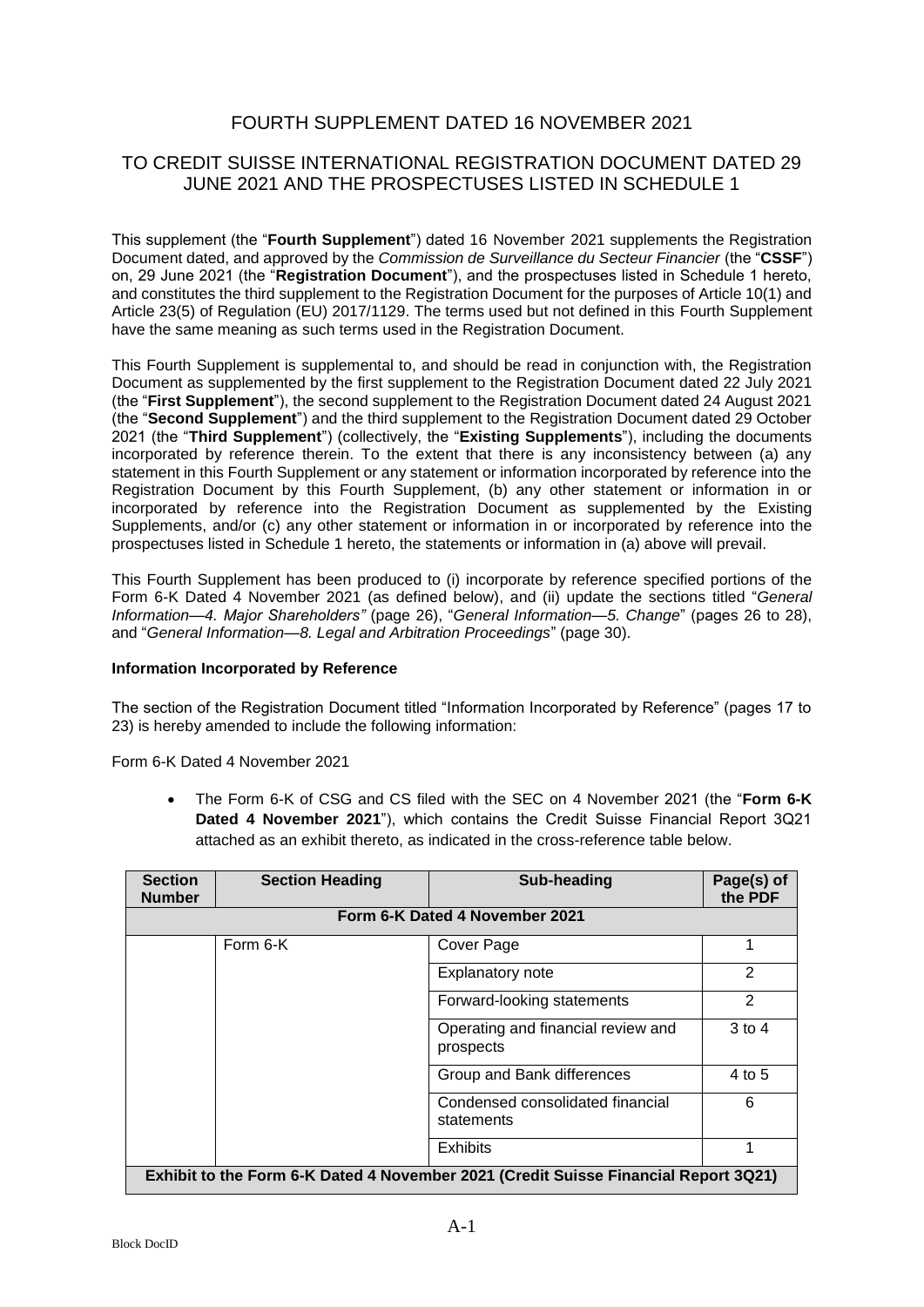|              |                                                               | Cover page                                                                                     | 9         |
|--------------|---------------------------------------------------------------|------------------------------------------------------------------------------------------------|-----------|
|              |                                                               | Key metrics                                                                                    | 10        |
|              |                                                               | Table of contents                                                                              | 11        |
|              |                                                               | Credit Suisse at a glance                                                                      | 12        |
| L            | <b>Credit Suisse results</b>                                  | <b>Credit Suisse results</b><br>(table of contents)                                            | 13        |
|              |                                                               | Operating environment                                                                          | 14 to 15  |
|              |                                                               | <b>Credit Suisse</b>                                                                           | 16 to 29  |
|              |                                                               | <b>Swiss Universal Bank</b>                                                                    | 30 to 36  |
|              |                                                               | International Wealth Management                                                                | 37 to 40  |
|              |                                                               | Asia Pacific                                                                                   | 41 to 44  |
|              |                                                               | Asset Management                                                                               | 45 to 47  |
|              |                                                               | <b>Investment Bank</b>                                                                         | 48 to 51  |
|              |                                                               | <b>Corporate Center</b>                                                                        | 52 to 54  |
|              |                                                               | Assets under management                                                                        | 55 to 58  |
| $\mathbf{I}$ | Treasury, risk, balance<br>sheet and off-balance sheet        | Treasury, risk, balance sheet and off-<br>balance sheet (table of contents)                    | 59        |
|              |                                                               | Liquidity and funding management                                                               | 60 to 64  |
|              |                                                               | Capital management                                                                             | 65 to 73  |
|              |                                                               | Risk management                                                                                | 74 to 83  |
|              |                                                               | Balance sheet and off-balance sheet                                                            | 84 to 86  |
| III          | Condensed consolidated<br>financial statements -<br>unaudited | Condensed consolidated financial<br>statements - unaudited<br>(table of contents)              | 87        |
|              |                                                               | Notes to the condensed consolidated<br>financial statements - unaudited<br>(table of contents) | 88        |
|              |                                                               | Report of the Independent<br>Registered Public Accounting Firm                                 | 89        |
|              |                                                               | Condensed consolidated financial<br>statements - unaudited                                     | 91 to 98  |
|              |                                                               | Notes to the condensed consolidated<br>financial statements - unaudited                        | 99 to 165 |
|              |                                                               | List of abbreviations                                                                          | 166       |
|              |                                                               | Cautionary statement regarding<br>forward-looking information                                  | 169       |

The information identified in the above table is incorporated by reference into, and forms part of, the Registration Document (and any information not listed in the above table but included in the Form 6-K Dated 4 November 2021 is not incorporated by reference into the Registration Document and either (a) is covered elsewhere in the Registration Document as supplemented by the Existing Supplements and this Fourth Supplement, or (b) is not relevant for investors).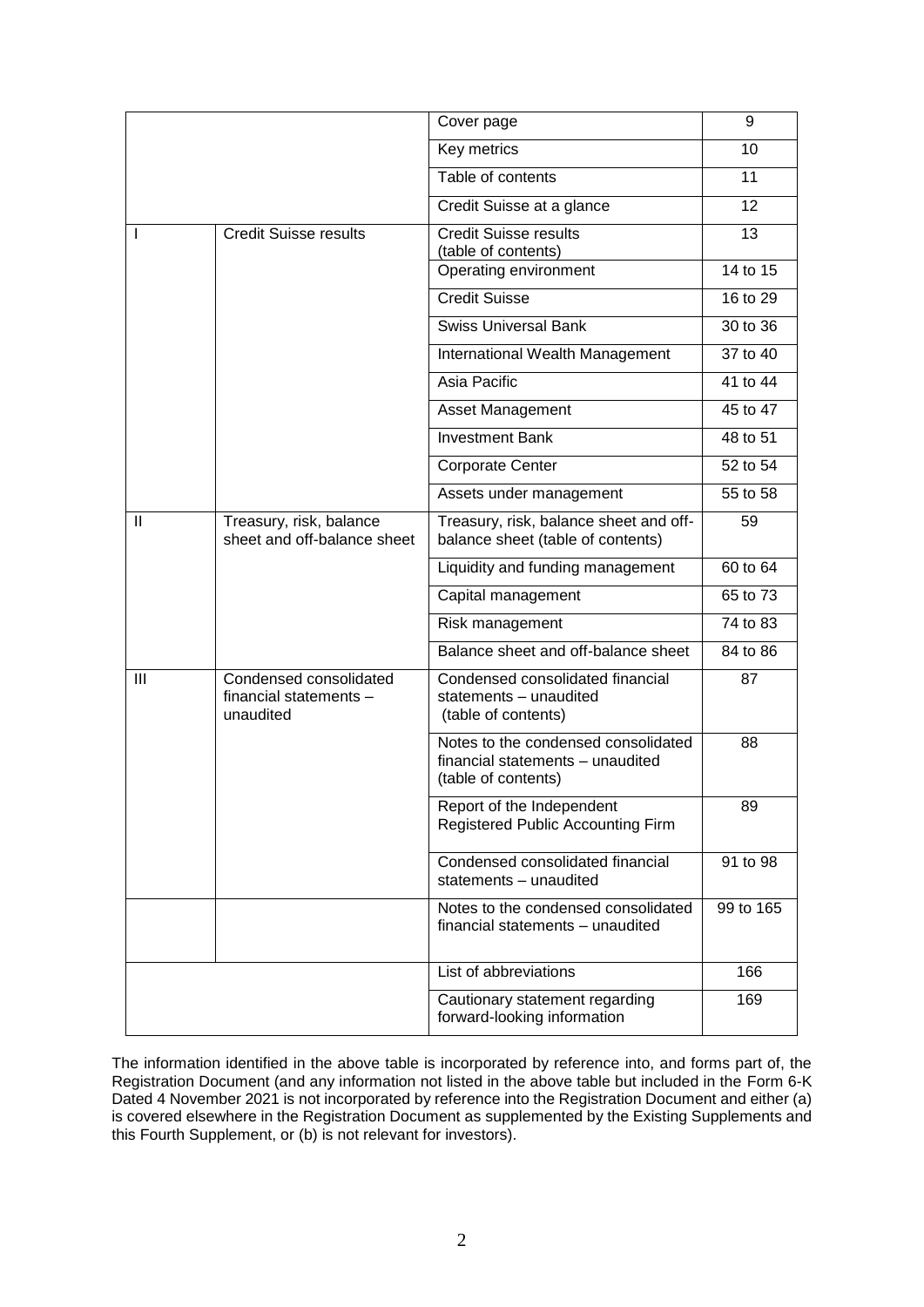Only the portions of the Form 6-K Dated 4 November 2021 specified in the above table have been incorporated by reference into the Registration Document, and not, for the avoidance of doubt, any other parts of such document or the websites referred to in this Fourth Supplement.

A copy of the Form 6-K Dated 4 November 2021 can be obtained, free of charge, on the website of CS [\(https://www.credit-suisse.com/\)](https://www.credit-suisse.com/) at:

- [https://www.credit-suisse.com/media/assets/corporate/docs/about-us/investor-relations/financial](https://www.credit-suisse.com/media/assets/corporate/docs/about-us/investor-relations/financial-disclosures/sec-filings/2021-q3-6k-group-bank-0411.pdf)[disclosures/sec-filings/2021-q3-6k-group-bank-0411.pdf](https://www.credit-suisse.com/media/assets/corporate/docs/about-us/investor-relations/financial-disclosures/sec-filings/2021-q3-6k-group-bank-0411.pdf) (the Form 6-K Dated 4 November 2021).

## **Amendments to the section titled "4. Major Shareholders" in the Registration Document**

The section of the Registration Document titled "General Information—Major Shareholders" on page 26 of the Registration Document (as supplemented) is hereby amended and restated as follows:

The shareholders of the Issuer are:

- i. Credit Suisse Group AG, whose head office is at Paradeplatz 8, CH-8001 Zürich, Switzerland, which holds 2.41% of the voting share capital in Credit Suisse International and is the ultimate parent of the consolidated Credit Suisse Group which includes Credit Suisse AG;
- ii. Credit Suisse AG, a Swiss bank and a leading global bank acting through its registered head office at Paradeplatz 8, CH-8001 Zürich, Switzerland (Zurich Stammhaus) which provides its clients with private banking, investment banking and asset management services worldwide and which directly and indirectly owns 71.32% of the voting share capital in Credit Suisse International; and
- iii. Credit Suisse AG, Guernsey Branch, whose place of business is at Helvetia Court, Les Echelons, South Esplanade, St Peter Port GY1 3ZQ, Guernsey was established as a Branch of Credit Suisse AG on 1 April 1986 and whose principal activities are deposit taking, bond issuing and lending the funds received within the Credit Suisse Group and which directly and indirectly owns 26.26% of the voting share capital in Credit Suisse International.

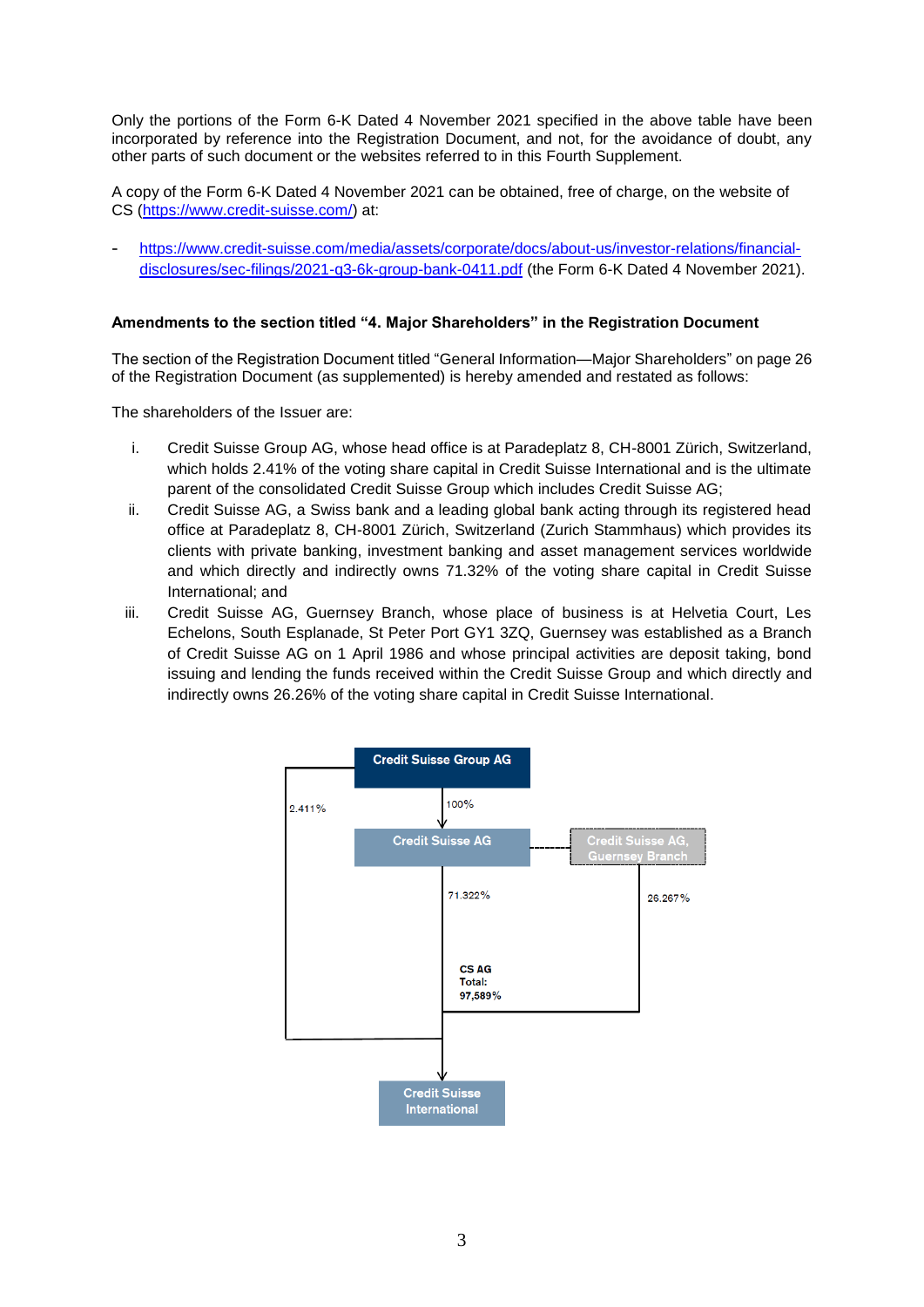There is trading of shares in the Issuer between these shareholders and therefore the respective shareholdings will change from time to time, although the Issuer will remain an indirect wholly owned subsidiary of Credit Suisse Group AG.

### **Amendments to the section titled "5. Change" in the Registration Document**

The three paragraphs of the section headed "General Information—5. Change" beginning on page 26 of the Registration Document (as supplemented) are hereby amended and restated as follows:

Apart from (1) the uncertainty relating to the impact of the ongoing global COVID-19 pandemic disclosed in (i) the Registration Document (as supplemented), including in "Risk Factors—3. Market risk—3.1 The ongoing global COVID-19 pandemic has adversely affected, and may continue to adversely affect, CSi's business, operations and financial performance", (ii) the sections of the 2020 CSi Annual Report headed "Strategic Report—Credit Suisse International at a glance—Operating environment" (on pages 12 to 16), "Strategic Report—Performance" (on pages 17 to 22), "Strategic Report—Principal risks and uncertainties" (on pages 23 to 26), and "Financial Statements—Note 45 Financial Risk Management" (on pages 188 to 206), (iii) the sections of the Form 20-F Dated 18 March 2021 headed "II—Operating and financial review—Operating environment" on pages 60 to 62 (pages 78 to 80 of the PDF file), "II— Operating and financial review—Credit Suisse—COVID-19 pandemic and related regulatory measures" on pages 68 to 69 (pages 86 to 87 of the PDF file) and "III—Treasury, Risk, Balance sheet and Off-balance sheet—Risk management—Key risk developments" on pages 139 to 141 (pages 157 to 159 of the PDF file), (iv) the sections of the 2021 CSi H1 Interim Report headed "Credit Suisse International at a glance—Operating environment" on pages 4 to 7 (pages 6 to 9 of the PDF file), "Performance" on pages 8 to 12 (pages 10 to 14 of the PDF file) and "Principal risks and uncertainties—Principal risks—Other key risks—COVID-19" on page 14 (page 16 of the PDF file), and (v) the sections of the Form 6-K Dated 4 November 2021 headed "I—Credit Suisse results—Operating environment" on pages 4 to 5 (pages 14 to 15 of the PDF file), "I—Credit Suisse results—Credit Suisse—Other information—COVID-19 pandemic" on page 16 (page 26 of the PDF file), and "II—Treasury, risk, balance sheet and offbalance sheet—Risk Management—Key risk developments—COVID-19 pandemic" on page 65 (page 75 of the PDF file), and (2) the consequences of the matters disclosed in (i) the Registration Document (as supplemented), in "Risk Factors—2. Credit risk—2.3 Significant negative consequences of the supply chain finance funds and US-based hedge fund matters", (ii) the sections of the 2020 CSi Annual Report headed "Strategic Report—Credit Suisse International at a glance—Operating environment" on pages 12 to 16 (pages 14 to 18 of the PDF file), "Strategic Report—Performance" on pages 17 to 22 (19 to 24 of the PDF file), "Principal risks and uncertainties" on pages 23 to 26 (25 to 28 of the PDF file), "Strategic Report—Directors' Report—Subsequent events" (on page 51), and "Financial Statements— Note 49 Subsequent Events" on page 216 (218 of the PDF file), (iii) the sections of the 2021 CSi H1 Interim Report headed "Credit Suisse International at a glance—Operating environment" on pages 4 to 7 (pages 6 to 9 of the PDF file), "Performance" on pages 8 to 12 (pages 10 to 14 of the PDF file) and "Principal risks and uncertainties—Principal risks—Other key risks— Archegos" on page 14 (page 16 of the PDF file), and (iv) the sections of the Form 6-K Dated 4 November 2021 headed "I—Credit Suisse results—Credit Suisse—Other information— Mozambique Matter" on pages 14 to 15 (pages 24 to 25 of the PDF file), "I—Credit Suisse results—Credit Suisse—Other information—Archegos Capital Management" on page 15 (page 25 of the PDF file), "I—Credit Suisse results—Credit Suisse—Other information—Supply chain finance funds matter" on pages 15 to 16 (pages 25 to 26 of the PDF file) and "I—Credit Suisse results—Credit Suisse—Other information—Significant negative consequences of the supply chain finance funds and Archegos matters" on page 16 (page 26 of the PDF file), "II—Treasury, risk, balance sheet and off-balance sheet—Risk Management—Key risk developments— Archegos and supply chain finance funds matters" on page 64 (page 74 of the PDF file) and "III—Condensed consolidated financial statements*—*unaudited—Notes to the condensed consolidated financial statements*—*unaudited—Note 3 Business developments and subsequent events—Business developments—Archegos Capital Management" on page 90 (page 100 of the PDF file) and "III—Condensed consolidated financial statements unaudited—Notes to the condensed consolidated financial statements*—*unaudited—Note 3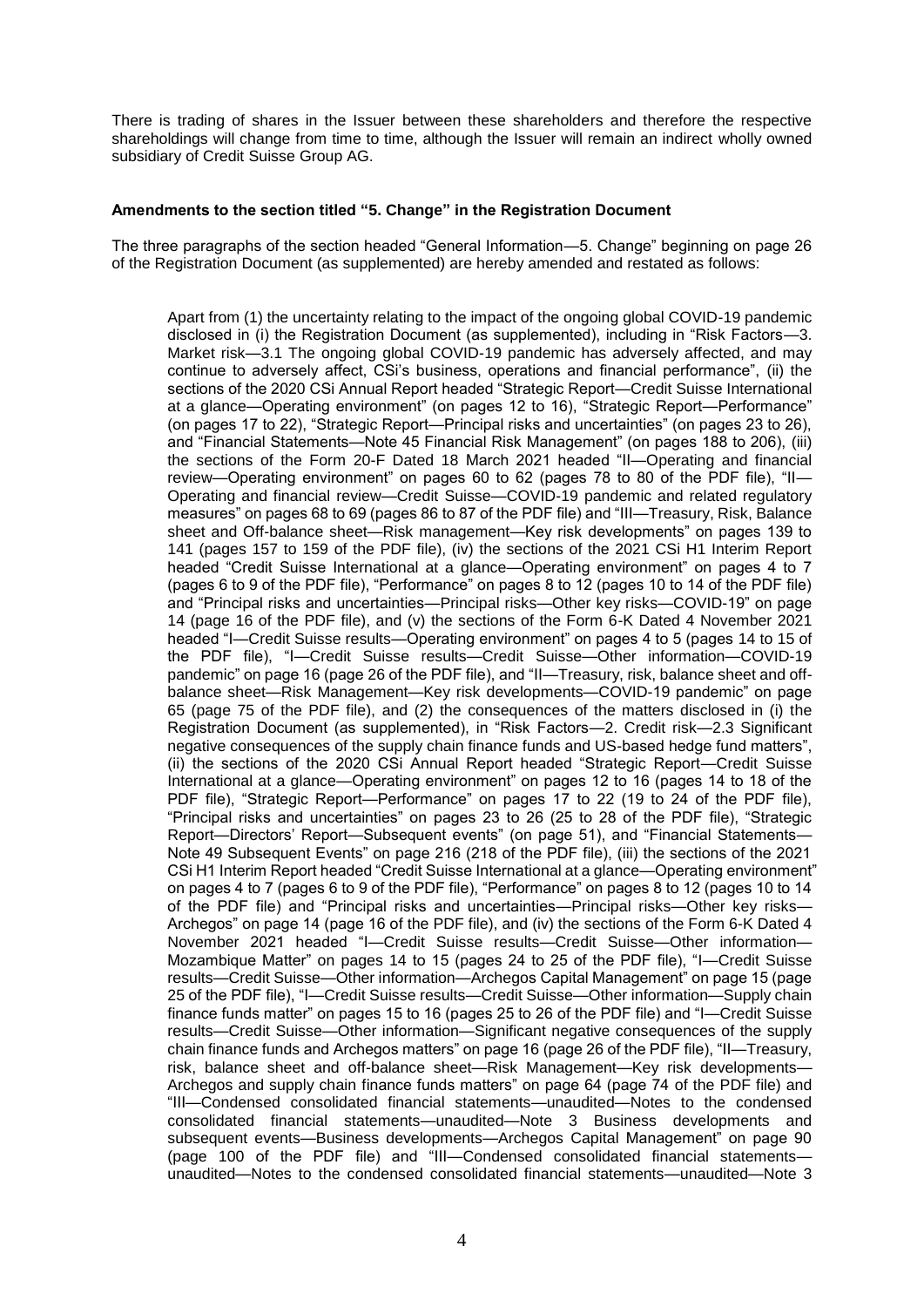Business developments and subsequent events—Business developments—Supply chain finance funds matter" on page 90 (page 100 of the PDF file), there has been no significant change in the financial performance of CSi since 30 June 2021.

Apart from (1) the uncertainty relating to the impact of the ongoing global COVID-19 pandemic disclosed in (i) the Registration Document (as supplemented), including in "Risk Factors—3. Market risk—3.1 The ongoing global COVID-19 pandemic has adversely affected, and may continue to adversely affect, CSi's business, operations and financial performance", (ii) the sections of the 2020 CSi Annual Report headed "Strategic Report—Credit Suisse International at a glance—Operating environment" (on pages 12 to 16), "Strategic Report—Performance" (on pages 17 to 22), "Strategic Report—Principal risks and uncertainties" (on pages 23 to 26), and "Financial Statements—Note 45 Financial Risk Management" (on pages 188 to 206), (iii) the sections of the Form 20-F Dated 18 March 2021 headed "II—Operating and financial review—Operating environment" on pages 60 to 62 (pages 78 to 80 of the PDF file), "II— Operating and financial review—Credit Suisse—COVID-19 pandemic and related regulatory measures" on pages 68 to 69 (pages 86 to 87 of the PDF file) and "III—Treasury, Risk, Balance sheet and Off-balance sheet—Risk management—Key risk developments" on pages 139 to 141 (pages 157 to 159 of the PDF file), (iv) the sections of the 2021 CSi H1 Interim Report headed "Credit Suisse International at a glance—Operating environment" on pages 4 to 7 (pages 6 to 9 of the PDF file), "Performance" on pages 8 to 12 (pages 10 to 14 of the PDF file) and "Principal risks and uncertainties—Principal risks—Other key risks—COVID-19" on page 14 (page 16 of the PDF file), and (v) the sections of the Form 6-K Dated 4 November 2021 headed "I—Credit Suisse results—Operating environment" on pages 4 to 5 (pages 14 to 15 of the PDF file), "I—Credit Suisse results—Credit Suisse—Other information—COVID-19 pandemic" on page 16 (page 26 of the PDF file), and "II—Treasury, risk, balance sheet and offbalance sheet—Risk Management—Key risk developments—COVID-19 pandemic" on page 65 (page 75 of the PDF file), and (2) the consequences of the matters disclosed in (i) the Registration Document (as supplemented), in "Risk Factors—2. Credit risk—2.3 Significant negative consequences of the supply chain finance funds and US-based hedge fund matters", (ii) the sections of the 2020 CSi Annual Report headed "Strategic Report—Credit Suisse International at a glance—Operating environment" on pages 12 to 16 (pages 14 to 18 of the PDF file), "Strategic Report—Performance" on pages 17 to 22 (19 to 24 of the PDF file), "Principal risks and uncertainties" on pages 23 to 26 (25 to 28 of the PDF file), "Strategic Report—Directors' Report—Subsequent events" (on page 51), and "Financial Statements— Note 49 Subsequent Events" on page 216 (218 of the PDF file), (iii) the sections of the 2021 CSi H1 Interim Report headed "Credit Suisse International at a glance—Operating environment" on pages 4 to 7 (pages 6 to 9 of the PDF file), "Performance" on pages 8 to 12 (pages 10 to 14 of the PDF file) and "Principal risks and uncertainties—Principal risks—Other key risks— Archegos" on page 14 (page 16 of the PDF file), and (iv) the sections of the Form 6-K Dated 4 November 2021 headed "I—Credit Suisse results—Credit Suisse—Other information— Mozambique Matter" on pages 14 to 15 (pages 24 to 25 of the PDF file), "I—Credit Suisse results—Credit Suisse—Other information—Archegos Capital Management" on page 15 (page 25 of the PDF file), "I—Credit Suisse results—Credit Suisse—Other information—Supply chain finance funds matter" on pages 15 to 16 (pages 25 to 26 of the PDF file) and "I—Credit Suisse results—Credit Suisse—Other information—Significant negative consequences of the supply chain finance funds and Archegos matters" on page 16 (page 26 of the PDF file), "II—Treasury, risk, balance sheet and off-balance sheet—Risk Management—Key risk developments— Archegos and supply chain finance funds matters" on page 64 (page 74 of the PDF file) and "III—Condensed consolidated financial statements*—*unaudited—Notes to the condensed consolidated financial statements*—*unaudited—Note 3 Business developments and subsequent events—Business developments—Archegos Capital Management" on page 90 (page 100 of the PDF file) and "III—Condensed consolidated financial statements unaudited—Notes to the condensed consolidated financial statements*—*unaudited—Note 3 Business developments and subsequent events—Business developments—Supply chain finance funds matter" on page 90 (page 100 of the PDF file), there has been no significant change in the financial position of CSi since 30 June 2021.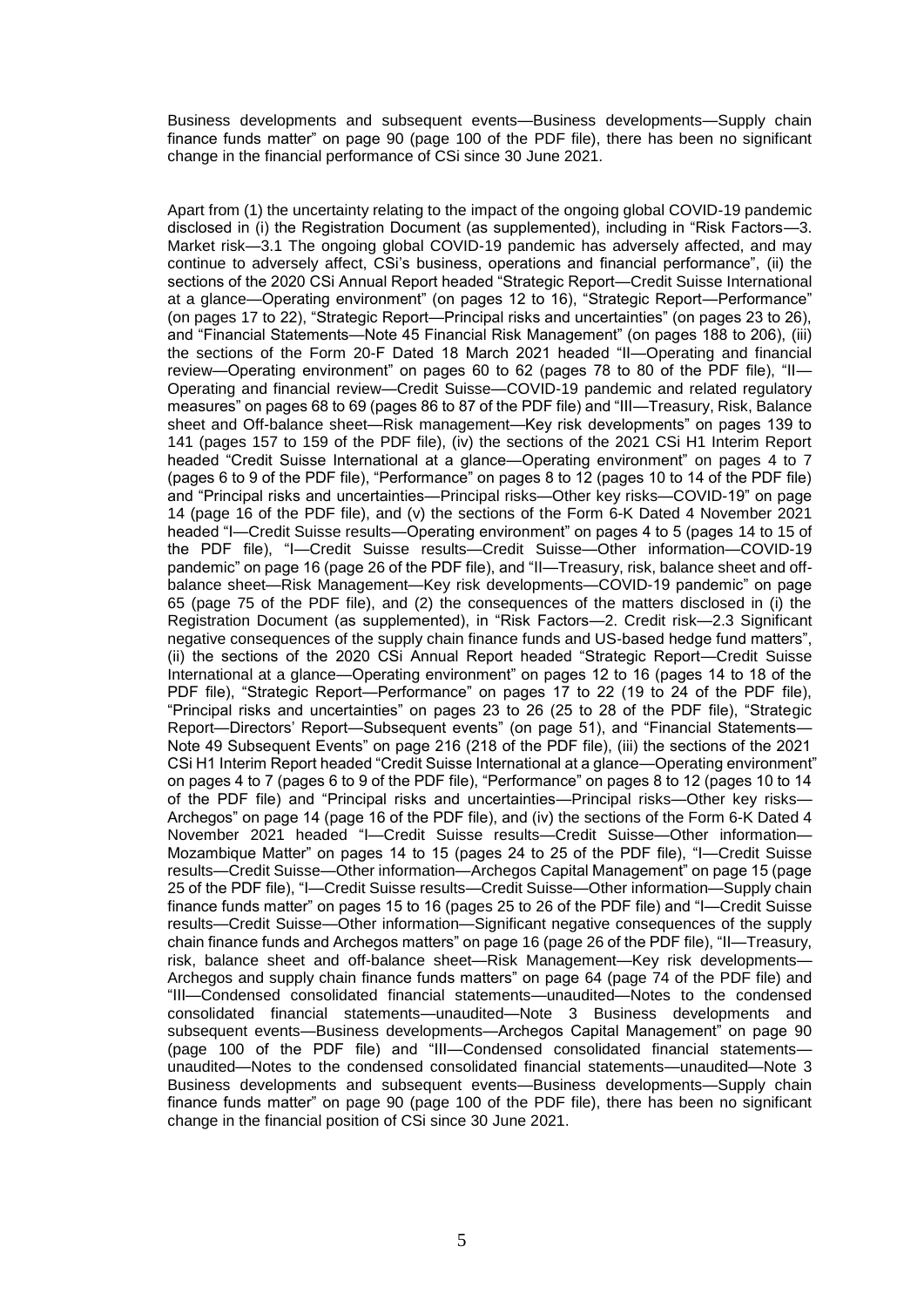Apart from (1) the uncertainty relating to the impact of the ongoing global COVID-19 pandemic disclosed in (i) the Registration Document (as supplemented), including in "Risk Factors—3. Market risk—3.1 The ongoing global COVID-19 pandemic has adversely affected, and may continue to adversely affect, CSi's business, operations and financial performance", (ii) the sections of the 2020 CSi Annual Report headed "Strategic Report—Credit Suisse International at a glance—Operating environment" (on pages 12 to 16), "Strategic Report—Performance" (on pages 17 to 22), "Strategic Report—Principal risks and uncertainties" (on pages 23 to 26), and "Financial Statements—Note 45 Financial Risk Management" (on pages 188 to 206), (iii) the sections of the Form 20-F Dated 18 March 2021 headed "II—Operating and financial review—Operating environment" on pages 60 to 62 (pages 78 to 80 of the PDF file), "II— Operating and financial review—Credit Suisse—COVID-19 pandemic and related regulatory measures" on pages 68 to 69 (pages 86 to 87 of the PDF file) and "III—Treasury, Risk, Balance sheet and Off-balance sheet—Risk management—Key risk developments" on pages 139 to 141 (pages 157 to 159 of the PDF file), (iv) the sections of the 2021 CSi H1 Interim Report headed "Credit Suisse International at a glance—Operating environment" on pages 4 to 7 (pages 6 to 9 of the PDF file), "Performance" on pages 8 to 12 (pages 10 to 14 of the PDF file) and "Principal risks and uncertainties—Principal risks—Other key risks—COVID-19" on page 14 (page 16 of the PDF file), and (v) the sections of the Form 6-K Dated 4 November 2021 headed "I—Credit Suisse results—Operating environment" on pages 4 to 5 (pages 14 to 15 of the PDF file), "I—Credit Suisse results—Credit Suisse—Other information—COVID-19 pandemic" on page 16 (page 32 of the PDF file), and "II—Treasury, risk, balance sheet and offbalance sheet—Risk Management—Key risk developments—COVID-19 pandemic" on page 63 (page 79 of the PDF file), and (2) the consequences of the matters disclosed in (i) the Registration Document (as supplemented), in "Risk Factors—2. Credit risk—2.3 Significant negative consequences of the supply chain finance funds and US-based hedge fund matters", (ii) the sections of the 2020 CSi Annual Report headed "Strategic Report—Credit Suisse International at a glance—Operating environment" on pages 12 to 16 (pages 14 to 18 of the PDF file), "Strategic Report—Performance" on pages 17 to 22 (19 to 24 of the PDF file), "Principal risks and uncertainties" on pages 23 to 26 (25 to 28 of the PDF file), "Strategic Report—Directors' Report—Subsequent events" (on page 51), and "Financial Statements— Note 49 Subsequent Events" on page 216 (218 of the PDF file), (iii) the sections of the 2021 CSi H1 Interim Report headed "Credit Suisse International at a glance—Operating environment" on pages 4 to 7 (pages 6 to 9 of the PDF file), "Performance" on pages 8 to 12 (pages 10 to 14 of the PDF file) and "Principal risks and uncertainties—Principal risks—Other key risks— Archegos" on page 14 (page 16 of the PDF file), and (iv) the sections of the Form 6-K Dated 4 November headed "I—Credit Suisse results—Credit Suisse—Other information—Mozambique Matter" on pages 14 to 15 (pages 24 to 25 of the PDF file), "I—Credit Suisse results—Credit Suisse—Other information—Archegos Capital Management" on page 15 (page 25 of the PDF file), "I—Credit Suisse results—Credit Suisse—Other information—Supply chain finance funds matter" on pages 15 to 16 (pages 25 to 26 of the PDF file) and "I—Credit Suisse results—Credit Suisse—Other information—Significant negative consequences of the supply chain finance funds and Archegos matters" on page 16 (page 26 of the PDF file), "II—Treasury, risk, balance sheet and off-balance sheet—Risk Management—Key risk developments—Archegos and supply chain finance funds matters" on page 64 (page 74 of the PDF file) and "III—Condensed consolidated financial statements – unaudited—Notes to the condensed consolidated financial statements*—*unaudited—Note 3 Business developments and subsequent events—Business developments—Archegos Capital Management" on page 90 (page 100 of the PDF file) and "III—Condensed consolidated financial statements*—*unaudited—Notes to the condensed consolidated financial statements*—*unaudited—Note 3 Business developments and subsequent events—Business developments—Supply chain finance funds matter" on page 90 (page 100 of the PDF file), there has been no material adverse change in the prospects of CSi since 31 December 2020.

### **Amendments to the section titled "8. Legal and Arbitration Proceedings" in the Registration Document**

The section headed "General Information—8. Legal and Arbitration Proceedings" on page 30 of the Registration Document is hereby amended and restated as follows: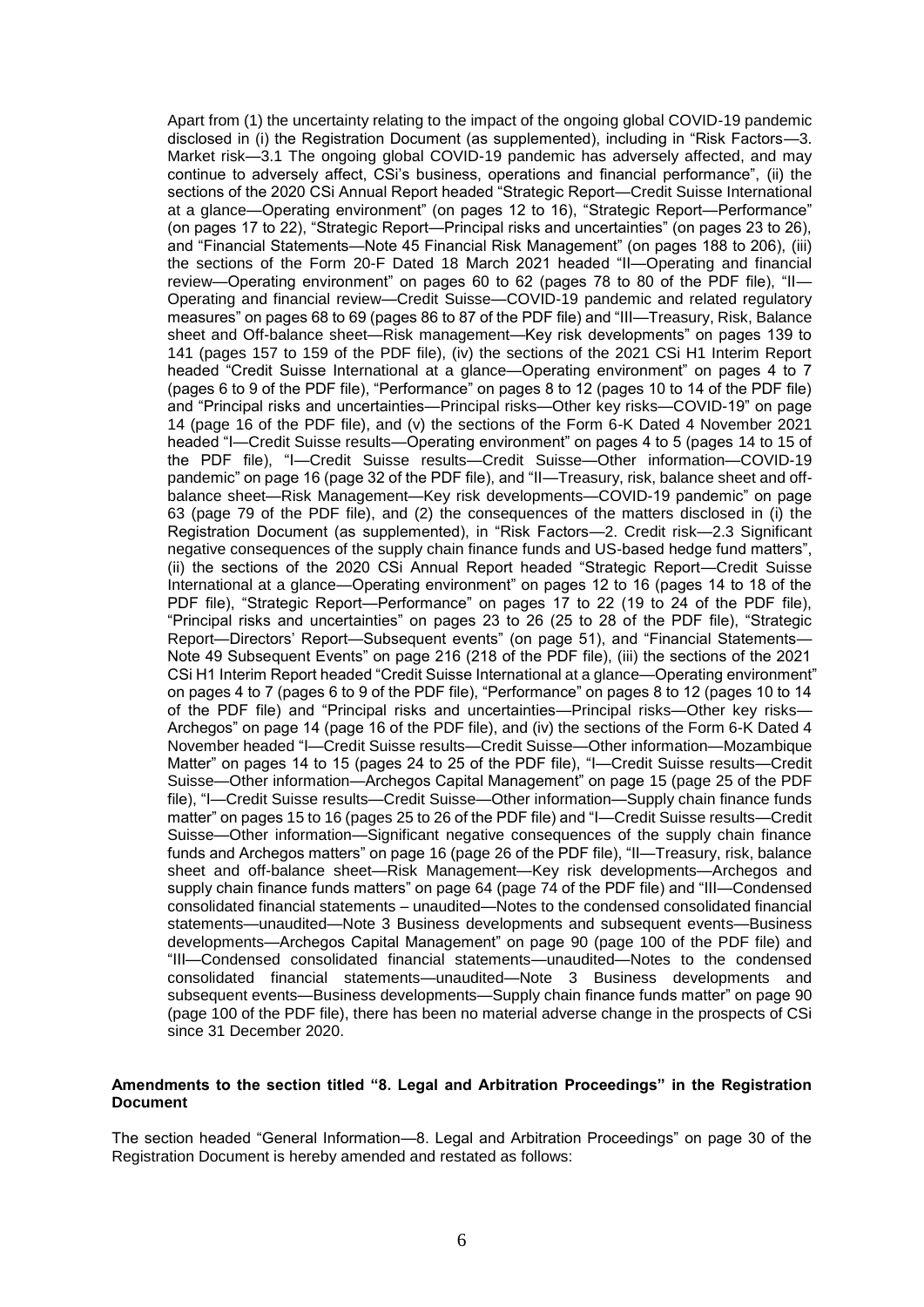During the period of 12 months ending on the date of the Second Supplement, there have been no governmental, legal or arbitration proceedings which may have, or have had in the recent past, significant effects on the financial position or profitability of CSi, and the Issuer is not aware of any such proceedings being either pending or threatened, except as disclosed in (i) the section of the 2020 CSi Annual Report headed "Financial Statements for the year ended 31 December 2020—Notes to the Financial Statements for the year ended 31 December 2020—40 Contingent Liabilities, Guarantees and Commitments" on pages 143 to 144 (pages 145 to 146 of the PDF file), (ii) the section of the 2021 CSi H1 Interim Report headed "Condensed Consolidated Interim Financial Statements for the six months ended 30 June 2021 (Unaudited)—Notes to the Condensed Consolidated Interim Financial Statements for the Six Months Ended 30 June 2021 (Unaudited)—12 Contingent Liabilities and Commitments" on pages 33 to 34 (pages 35 to 36 of the PDF file), (iii) the 2020 CS Annual Report under the heading "Litigation" (Note 40 to the Consolidated financial statements of CSG) on pages 400 to 411 (pages 422 to 433 of the PDF file) of the Form 20-F Dated 18 March 2021, (iv) the section of the Form 6-K Dated 22 April 2021 headed "Credit Suisse—Results details—Litigation" on page 4 (page 11 of the PDF file), (iv) the section of the Form 6-K Dated 6 May 2021 headed "III–Condensed consolidated financial statements–unaudited—Notes to the condensed consolidated financial statements–unaudited—Note 33 Litigation" on pages 142 to 143, (v) the section of the Form 6-K Dated 29 July 2021 headed "Condensed consolidated financial statements–unaudited–Notes to the condensed consolidated financial statements – unaudited—Note 33 Litigation" on pages 150 to 153 (pages 166 to 169 of the PDF file), and (vi) the section of the Form 6-K Dated 4 November 2021 headed "Litigation" (note 33 to the condensed consolidated financial statements of CSG on pages 153 to 155 (pages 163 to 165 of the PDF file) of the Form 6-K Dated 4 November 2021).

Provision for litigation is disclosed in (i) the section of the 2020 CSi Annual Report headed "Financial Statements for the year ended 31 December 2020—Notes to the Financial Statements for the year ended 31 December 2020—29 Provisions" on pages 108 to 109 (pages 110 to 111 of the PDF file), and (ii) the section of the 2021 CSi H1 Interim Report headed "Condensed Consolidated Interim Financial Statements for the six months ended 30 June 2021 (Unaudited)—Notes to the Condensed Consolidated Interim Financial Statements for the Six Months Ended 30 June 2021 (Unaudited)—12 Contingent Liabilities and Commitments" on pages 33 to 34 (pages 35 to 36 of the PDF file).

### **General**

For the purposes of Art. 23(5) of the Regulation (EU) 2017/1129, this Fourth Supplement forms a constituent part of, and supplements and amends, the prospectuses listed in Schedule 1 hereto.

This Fourth Supplement and the documents incorporated by reference into the Registration Document by this Fourth Supplement have been filed with the CSSF, and copies of the Registration Document, the Existing Supplements, this Fourth Supplement and the documents incorporated by reference into the Registration Document (as supplemented by the Existing Supplements and this Fourth Supplement) will be available, free of charge, on the website of the Luxembourg Stock Exchange at [www.bourse.lu](http://www.bourse.lu/) and on the Issuer's website at: [https://www.credit-suisse.com/be/en/investment-banking/financial](https://www.credit-suisse.com/be/en/investment-banking/financial-regulatory/international.html)[regulatory/international.html.](https://www.credit-suisse.com/be/en/investment-banking/financial-regulatory/international.html)

Except for the copies of the documents incorporated by reference into the Registration Document (as supplemented by the Existing Supplements and this Fourth Supplement) that are available on the Luxembourg Stock Exchange website [\(https://www.bourse.lu/home\)](https://www.bourse.lu/home) or the Issuer's website, no information contained on the websites to which links have been provided is incorporated by reference in the Registration Document.

Save as disclosed in the Existing Supplements and this Fourth Supplement, no other significant new factor, material mistake or inaccuracy relating to information included in the Registration Document has arisen or been noted, as the case may be, since the publication of the Registration Document.

In accordance with Article 23(2a) of Regulation (EU) 2017/1129, investors who have already agreed to purchase or subscribe for securities pursuant to the prospectuses listed in Schedule 1 hereto before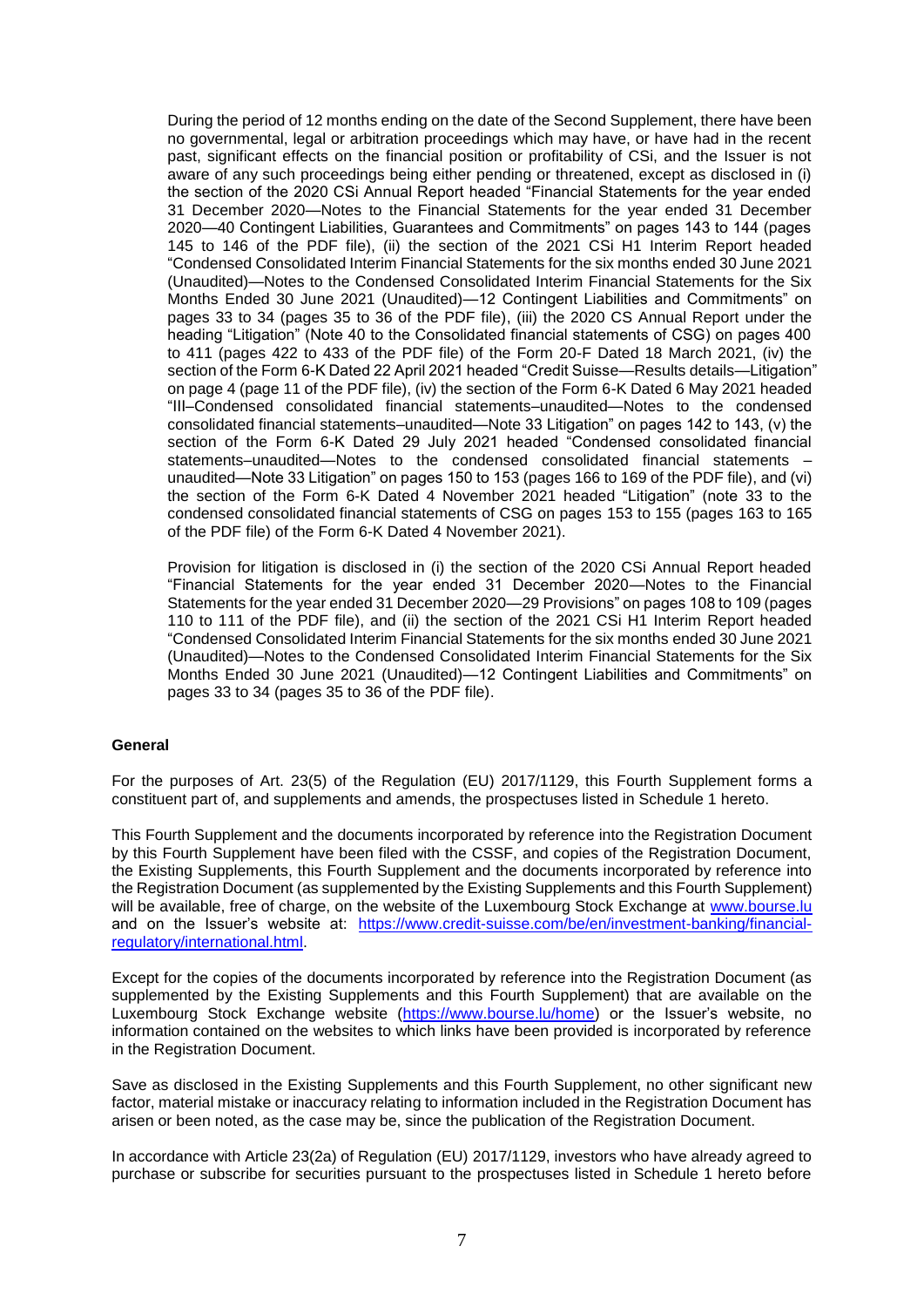this Fourth Supplement is published have the right, exercisable within three working days after the publication of this Fourth Supplement, to withdraw their acceptances, provided that the significant new factor, material mistake or material inaccuracy referred to in Article 23(1) of Regulation (EU) 2017/1129 arose or was noted before the closing of the offer period or the delivery of the securities, whichever occurs first. In connection therewith, investors should contact the Distributor (as defined in the relevant prospectus) of such securities. The final date of the right of withdrawal will be 19 November 2021.

## **Responsibility Statement**

The Issuer takes responsibility for the Registration Document, as supplemented by the Existing Supplements and this Fourth Supplement. Having taken all reasonable care to ensure that such is the case, the information contained in the Registration Document, as supplemented by the Existing Supplements and this Fourth Supplement, is, to the best knowledge of the Issuer, in accordance with the facts and contains no omission likely to affect its import.

This Fourth Supplement is not for use in, and may not be delivered to or inside, the United States.